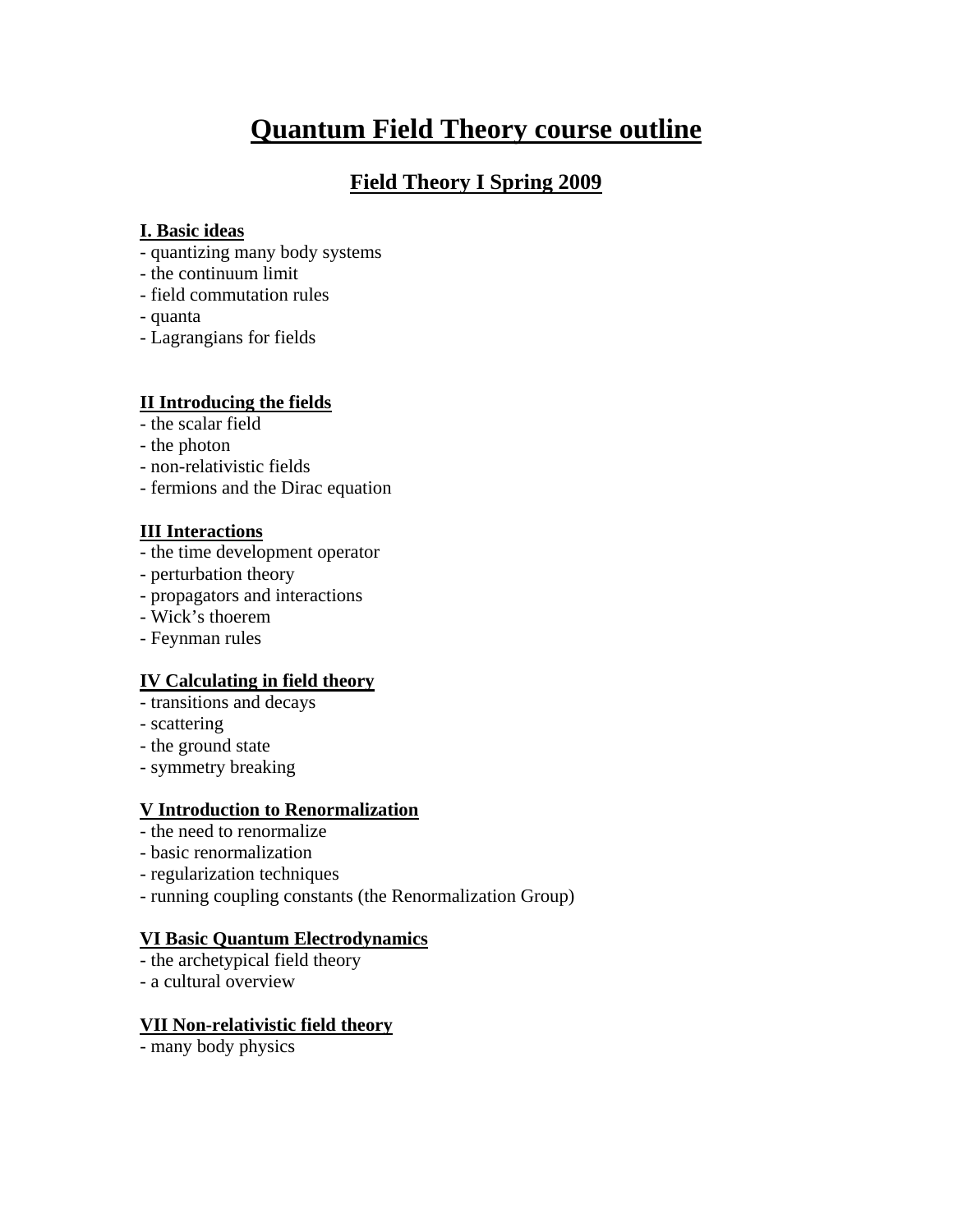#### **VIII Path Integrals and Functional Methods**

- review of path integral QM
- generalization to field theory
- generating Feynman diagrams
- functional techniques

# **Field Theory II – Fall 2009**

#### **I Review and extension of basic ideas**

- review
- spin-statistics theorem
- LSZ reduction formula

#### **II The Dirac Field in more detail**

- calculation methods

#### **III Gauge Theory treated right**

- gauge fixing
- ghosts
- Feynman rules

### **IV QED treated right**

- gauge invariance and Feynman rules
- renormalization of QED
- the classic calculations
- the running QED coupling constant

### **V Effective Field Theory**

- if there is time I would do this in the first semester, but that is unlikely
- energy scales and degrees of freedom
- the sigma model as an example
- integrating out heavy degrees of freedom
- the low energy effective action
- calculating in non-renormalizable theories

### **VI Anomalies**

- path integrals and symmetries
- perturbative and path integral treatments
- anomalies in field theory